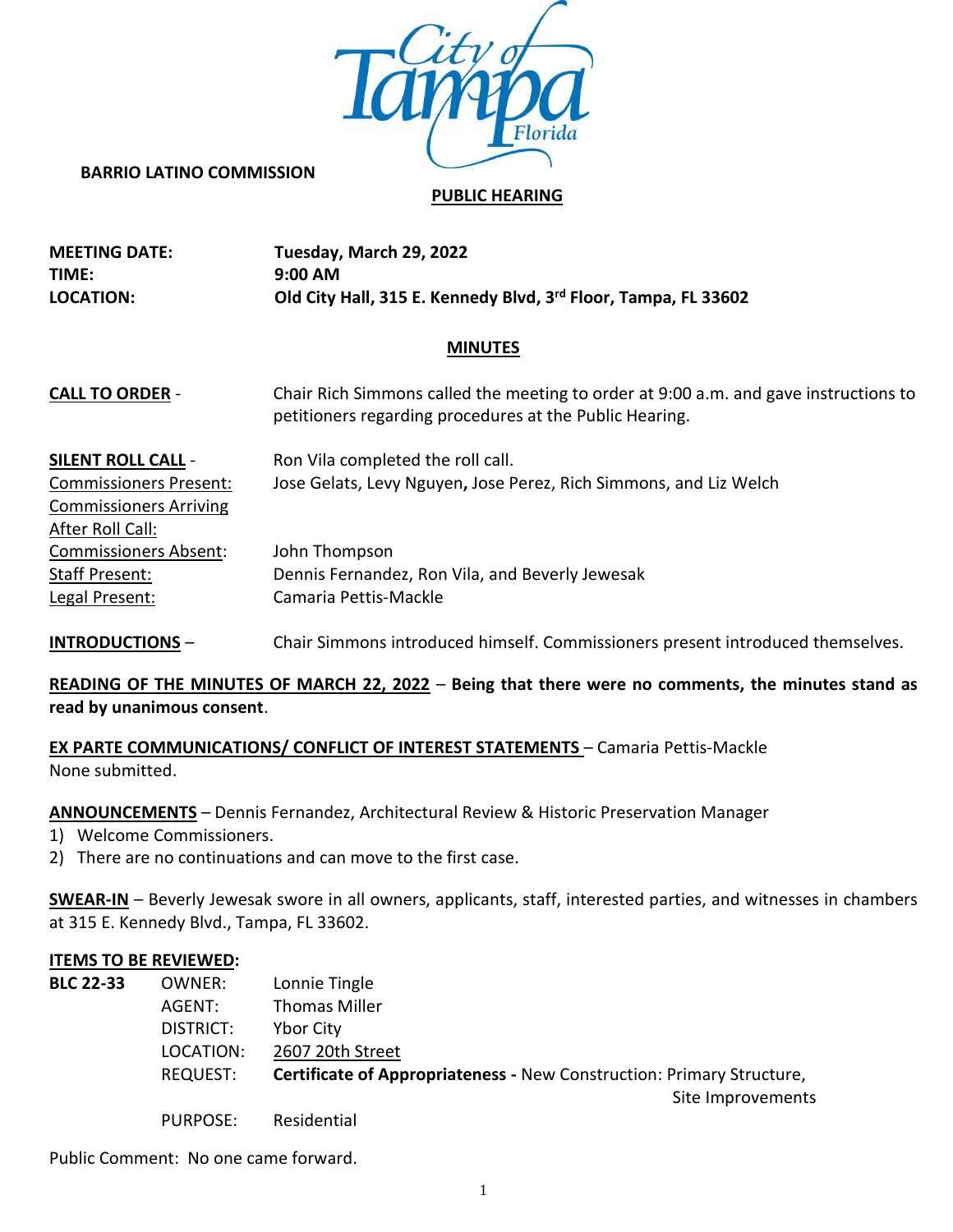Move to grant a Final Approval of a Certificate of Appropriateness for the drawings and documents presented at this Public Hearing in **BLC 22-33** for the property located at **2607 20th Street**, with the following conditions **to be approved by staff**:

- Final color palette;
- Hardware and Lighting;
- Provide brick sample for pier;
- Provide sample of opaque glass for front elevation;
- Drawings to reflect at least a 2 ft. offset from the corners for windows;
- Provide details on skirting;

because, based upon the finding of fact, the proposed project is consistent with the "Ybor City Design Guidelines" of the City of Tampa, for the following reasons: the project conforms in terms of scale: height and width; setbacks, spacing, similarity in building forms, and materials.

# **The motion was approved with a vote of 5-0-0.**

| <b>BLC 22-35</b> | OWNER:          | Lonnie Tingle                                                         |
|------------------|-----------------|-----------------------------------------------------------------------|
|                  | AGENT:          | <b>Thomas Miller</b>                                                  |
|                  | DISTRICT:       | <b>Ybor City</b>                                                      |
|                  | LOCATION:       | 2001 E. Columbus Drive                                                |
|                  | <b>REQUEST:</b> | Certificate of Appropriateness - New Construction: Primary Structure, |
|                  |                 | Site Improvements                                                     |
|                  |                 | $D \cup D \cap C \cap T$ $D \cup J \cup J \cup J$                     |

PURPOSE: Residential

Public Comment: No one came forward.

# **Motion: Levy Nguyen Second: Liz Welch**

Move to grant a Certificate of Appropriateness for the drawings and documents presented at this Public Hearing in **BLC 22-35** for the property located at **2001 E. Columbus Drive**, with the following conditions **to be approved by staff**:

- Declutter front porch;
- Reconsider the window proportions at front porch;
- Consider lap siding instead of shingles on gable end;
- Reconsider the proportions and simplify the types of windows on west elevation;
- Turn the retaining wall at street edge at intersection;
- Relocate door off the porch at the west elevation;
- Provide section through retaining wall;
- Provide roof vent framing details;
- Final color palette;
- Hardware and Lighting;

This approval is contingent on obtaining an approved Design Exception for the front yard setbacks.

because, based upon the finding of fact, the proposed project is consistent with the "Ybor City Design Guidelines" of the City of Tampa, for the following reasons: scale: height and width; setbacks, spacing, similarity in building forms, and materials.

# **The motion was approved with a vote of 5-0-0.**